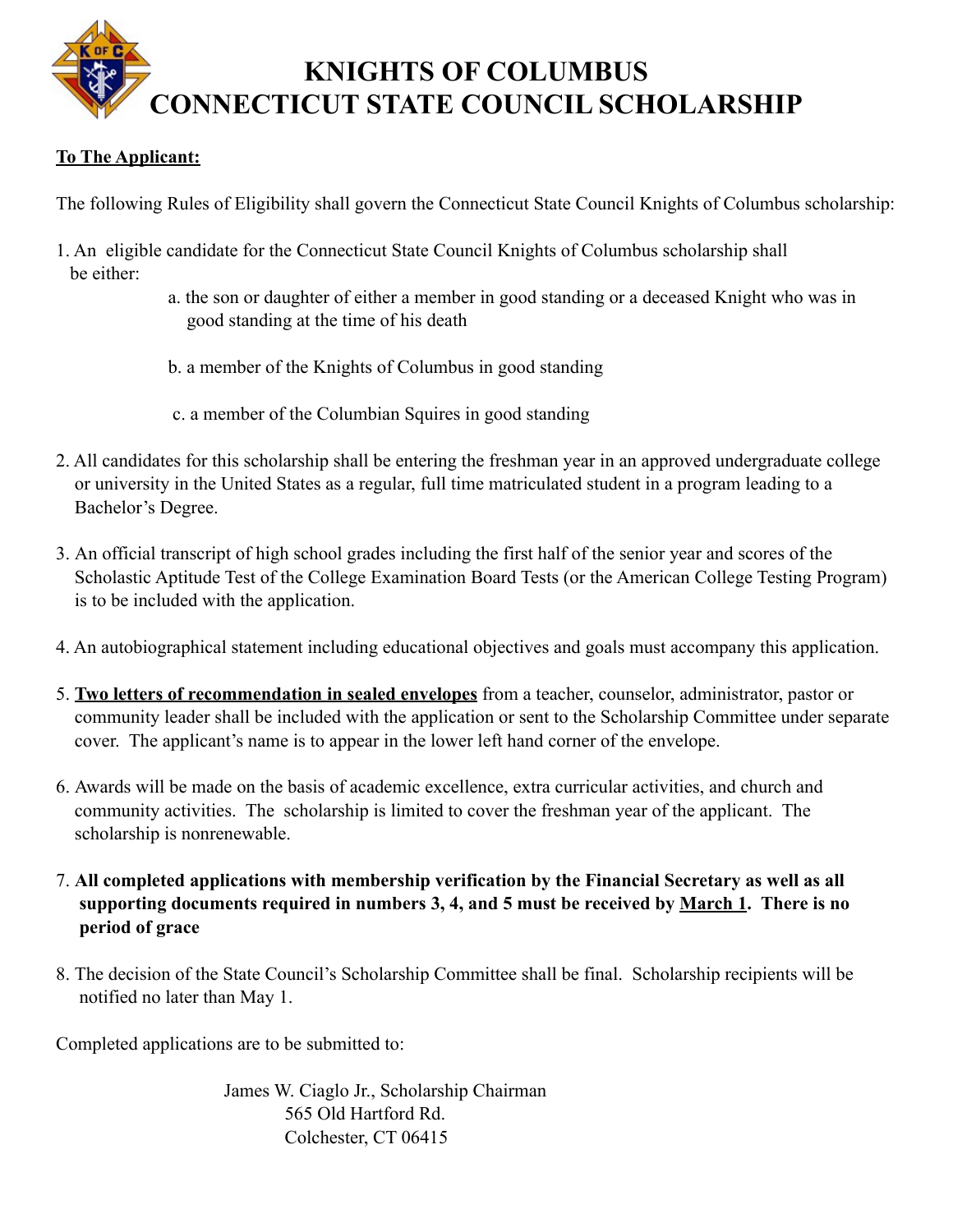## **KNIGHTS OF COLUMBUS CONNECTICUT STATE COUNCIL SCHOLARSHIP**

## **COMPLETED APPLICATIONS MUST BE RECEIVED BE MARCH 1**

#### To Be Completed By The Applicant:

| Name                                                           |                |                                                                                                          |
|----------------------------------------------------------------|----------------|----------------------------------------------------------------------------------------------------------|
| (Last)                                                         | (First)        | (Middle)                                                                                                 |
|                                                                |                |                                                                                                          |
|                                                                |                |                                                                                                          |
|                                                                |                |                                                                                                          |
|                                                                |                |                                                                                                          |
|                                                                | Place of Birth |                                                                                                          |
| Name of Parent(s) or Guardian<br><u>Leader and Constanting</u> |                |                                                                                                          |
| Name of Colleges/Universities Applying To:                     |                |                                                                                                          |
|                                                                |                |                                                                                                          |
|                                                                |                | ,我们也不能在这里的人,我们也不能在这里的人,我们也不能在这里的人,我们也不能在这里的人,我们也不能在这里的人,我们也不能在这里的人,我们也不能在这里的人,我们也                        |
|                                                                |                |                                                                                                          |
|                                                                |                | ,我们也不能在这里的人,我们也不能在这里的人,我们也不能在这里的人,我们也不能在这里的人,我们也不能在这里的人,我们也不能在这里的人,我们也不能在这里的人,我们也                        |
|                                                                |                | Which of the above is your first choice school?                                                          |
|                                                                |                | Have you been accepted to any of the Colleges/Universities to which you have applied? If so, which ones. |
|                                                                |                |                                                                                                          |
|                                                                |                |                                                                                                          |
|                                                                |                |                                                                                                          |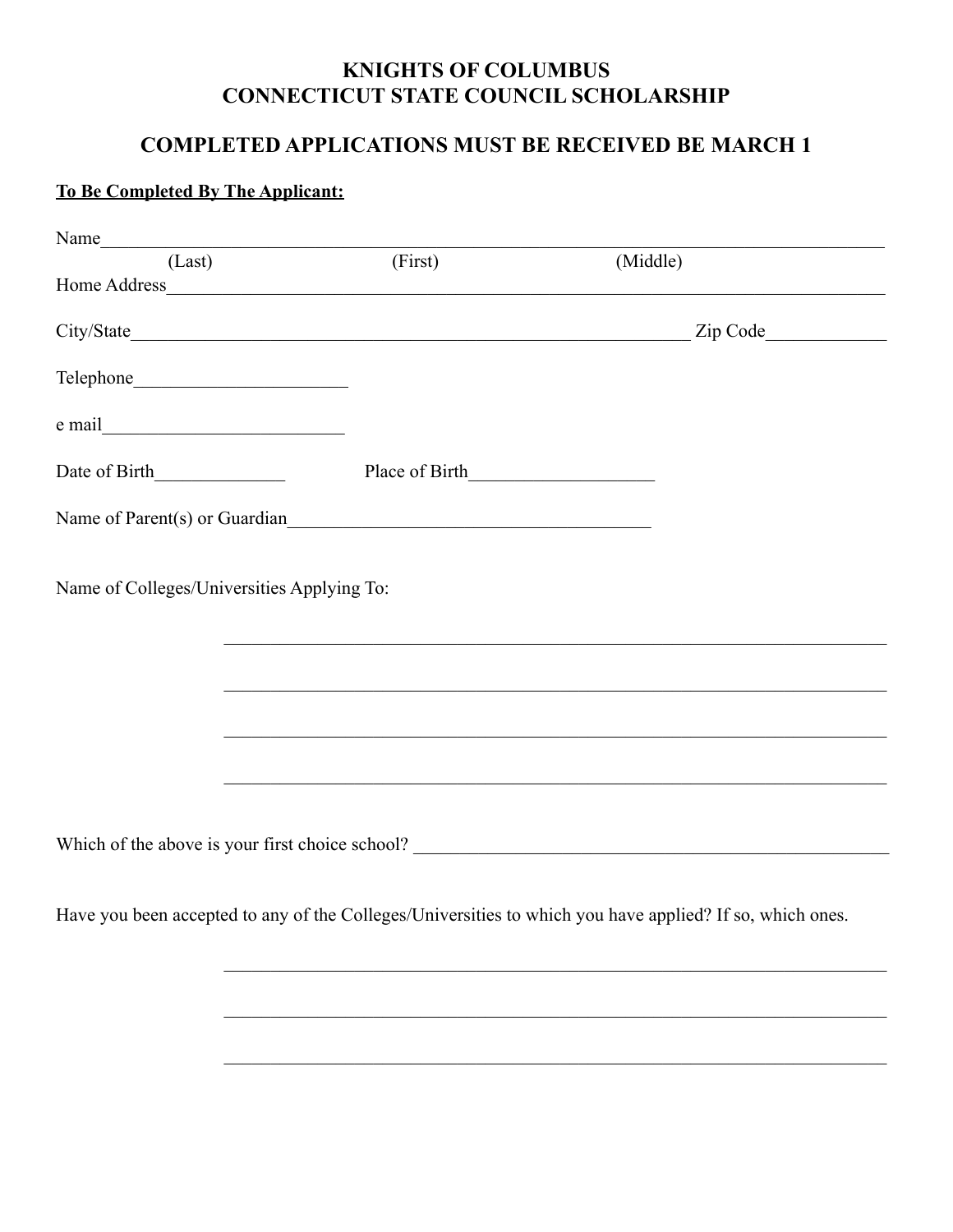$\mathcal{L}_\mathcal{L} = \mathcal{L}_\mathcal{L} = \mathcal{L}_\mathcal{L} = \mathcal{L}_\mathcal{L} = \mathcal{L}_\mathcal{L} = \mathcal{L}_\mathcal{L} = \mathcal{L}_\mathcal{L} = \mathcal{L}_\mathcal{L} = \mathcal{L}_\mathcal{L} = \mathcal{L}_\mathcal{L} = \mathcal{L}_\mathcal{L} = \mathcal{L}_\mathcal{L} = \mathcal{L}_\mathcal{L} = \mathcal{L}_\mathcal{L} = \mathcal{L}_\mathcal{L} = \mathcal{L}_\mathcal{L} = \mathcal{L}_\mathcal{L}$ 

 $\mathcal{L}_\mathcal{L} = \mathcal{L}_\mathcal{L} = \mathcal{L}_\mathcal{L} = \mathcal{L}_\mathcal{L} = \mathcal{L}_\mathcal{L} = \mathcal{L}_\mathcal{L} = \mathcal{L}_\mathcal{L} = \mathcal{L}_\mathcal{L} = \mathcal{L}_\mathcal{L} = \mathcal{L}_\mathcal{L} = \mathcal{L}_\mathcal{L} = \mathcal{L}_\mathcal{L} = \mathcal{L}_\mathcal{L} = \mathcal{L}_\mathcal{L} = \mathcal{L}_\mathcal{L} = \mathcal{L}_\mathcal{L} = \mathcal{L}_\mathcal{L}$ 

 $\mathcal{L}_\mathcal{L} = \mathcal{L}_\mathcal{L} = \mathcal{L}_\mathcal{L} = \mathcal{L}_\mathcal{L} = \mathcal{L}_\mathcal{L} = \mathcal{L}_\mathcal{L} = \mathcal{L}_\mathcal{L} = \mathcal{L}_\mathcal{L} = \mathcal{L}_\mathcal{L} = \mathcal{L}_\mathcal{L} = \mathcal{L}_\mathcal{L} = \mathcal{L}_\mathcal{L} = \mathcal{L}_\mathcal{L} = \mathcal{L}_\mathcal{L} = \mathcal{L}_\mathcal{L} = \mathcal{L}_\mathcal{L} = \mathcal{L}_\mathcal{L}$ 

 $\mathcal{L}_\mathcal{L} = \mathcal{L}_\mathcal{L} = \mathcal{L}_\mathcal{L} = \mathcal{L}_\mathcal{L} = \mathcal{L}_\mathcal{L} = \mathcal{L}_\mathcal{L} = \mathcal{L}_\mathcal{L} = \mathcal{L}_\mathcal{L} = \mathcal{L}_\mathcal{L} = \mathcal{L}_\mathcal{L} = \mathcal{L}_\mathcal{L} = \mathcal{L}_\mathcal{L} = \mathcal{L}_\mathcal{L} = \mathcal{L}_\mathcal{L} = \mathcal{L}_\mathcal{L} = \mathcal{L}_\mathcal{L} = \mathcal{L}_\mathcal{L}$ 

 $\mathcal{L}_\mathcal{L} = \mathcal{L}_\mathcal{L} = \mathcal{L}_\mathcal{L} = \mathcal{L}_\mathcal{L} = \mathcal{L}_\mathcal{L} = \mathcal{L}_\mathcal{L} = \mathcal{L}_\mathcal{L} = \mathcal{L}_\mathcal{L} = \mathcal{L}_\mathcal{L} = \mathcal{L}_\mathcal{L} = \mathcal{L}_\mathcal{L} = \mathcal{L}_\mathcal{L} = \mathcal{L}_\mathcal{L} = \mathcal{L}_\mathcal{L} = \mathcal{L}_\mathcal{L} = \mathcal{L}_\mathcal{L} = \mathcal{L}_\mathcal{L}$ 

 $\mathcal{L}_\mathcal{L} = \mathcal{L}_\mathcal{L} = \mathcal{L}_\mathcal{L} = \mathcal{L}_\mathcal{L} = \mathcal{L}_\mathcal{L} = \mathcal{L}_\mathcal{L} = \mathcal{L}_\mathcal{L} = \mathcal{L}_\mathcal{L} = \mathcal{L}_\mathcal{L} = \mathcal{L}_\mathcal{L} = \mathcal{L}_\mathcal{L} = \mathcal{L}_\mathcal{L} = \mathcal{L}_\mathcal{L} = \mathcal{L}_\mathcal{L} = \mathcal{L}_\mathcal{L} = \mathcal{L}_\mathcal{L} = \mathcal{L}_\mathcal{L}$ 

 $\mathcal{L}_\mathcal{L} = \mathcal{L}_\mathcal{L} = \mathcal{L}_\mathcal{L} = \mathcal{L}_\mathcal{L} = \mathcal{L}_\mathcal{L} = \mathcal{L}_\mathcal{L} = \mathcal{L}_\mathcal{L} = \mathcal{L}_\mathcal{L} = \mathcal{L}_\mathcal{L} = \mathcal{L}_\mathcal{L} = \mathcal{L}_\mathcal{L} = \mathcal{L}_\mathcal{L} = \mathcal{L}_\mathcal{L} = \mathcal{L}_\mathcal{L} = \mathcal{L}_\mathcal{L} = \mathcal{L}_\mathcal{L} = \mathcal{L}_\mathcal{L}$ 

 $\mathcal{L}_\mathcal{L} = \mathcal{L}_\mathcal{L} = \mathcal{L}_\mathcal{L} = \mathcal{L}_\mathcal{L} = \mathcal{L}_\mathcal{L} = \mathcal{L}_\mathcal{L} = \mathcal{L}_\mathcal{L} = \mathcal{L}_\mathcal{L} = \mathcal{L}_\mathcal{L} = \mathcal{L}_\mathcal{L} = \mathcal{L}_\mathcal{L} = \mathcal{L}_\mathcal{L} = \mathcal{L}_\mathcal{L} = \mathcal{L}_\mathcal{L} = \mathcal{L}_\mathcal{L} = \mathcal{L}_\mathcal{L} = \mathcal{L}_\mathcal{L}$ 

 $\mathcal{L}_\mathcal{L} = \mathcal{L}_\mathcal{L} = \mathcal{L}_\mathcal{L} = \mathcal{L}_\mathcal{L} = \mathcal{L}_\mathcal{L} = \mathcal{L}_\mathcal{L} = \mathcal{L}_\mathcal{L} = \mathcal{L}_\mathcal{L} = \mathcal{L}_\mathcal{L} = \mathcal{L}_\mathcal{L} = \mathcal{L}_\mathcal{L} = \mathcal{L}_\mathcal{L} = \mathcal{L}_\mathcal{L} = \mathcal{L}_\mathcal{L} = \mathcal{L}_\mathcal{L} = \mathcal{L}_\mathcal{L} = \mathcal{L}_\mathcal{L}$ 

 $\mathcal{L}_\mathcal{L} = \mathcal{L}_\mathcal{L} = \mathcal{L}_\mathcal{L} = \mathcal{L}_\mathcal{L} = \mathcal{L}_\mathcal{L} = \mathcal{L}_\mathcal{L} = \mathcal{L}_\mathcal{L} = \mathcal{L}_\mathcal{L} = \mathcal{L}_\mathcal{L} = \mathcal{L}_\mathcal{L} = \mathcal{L}_\mathcal{L} = \mathcal{L}_\mathcal{L} = \mathcal{L}_\mathcal{L} = \mathcal{L}_\mathcal{L} = \mathcal{L}_\mathcal{L} = \mathcal{L}_\mathcal{L} = \mathcal{L}_\mathcal{L}$ 

 $\mathcal{L}_\mathcal{L} = \mathcal{L}_\mathcal{L} = \mathcal{L}_\mathcal{L} = \mathcal{L}_\mathcal{L} = \mathcal{L}_\mathcal{L} = \mathcal{L}_\mathcal{L} = \mathcal{L}_\mathcal{L} = \mathcal{L}_\mathcal{L} = \mathcal{L}_\mathcal{L} = \mathcal{L}_\mathcal{L} = \mathcal{L}_\mathcal{L} = \mathcal{L}_\mathcal{L} = \mathcal{L}_\mathcal{L} = \mathcal{L}_\mathcal{L} = \mathcal{L}_\mathcal{L} = \mathcal{L}_\mathcal{L} = \mathcal{L}_\mathcal{L}$ 

 $\mathcal{L}_\mathcal{L} = \mathcal{L}_\mathcal{L} = \mathcal{L}_\mathcal{L} = \mathcal{L}_\mathcal{L} = \mathcal{L}_\mathcal{L} = \mathcal{L}_\mathcal{L} = \mathcal{L}_\mathcal{L} = \mathcal{L}_\mathcal{L} = \mathcal{L}_\mathcal{L} = \mathcal{L}_\mathcal{L} = \mathcal{L}_\mathcal{L} = \mathcal{L}_\mathcal{L} = \mathcal{L}_\mathcal{L} = \mathcal{L}_\mathcal{L} = \mathcal{L}_\mathcal{L} = \mathcal{L}_\mathcal{L} = \mathcal{L}_\mathcal{L}$ 

Church and/or Community Organizations (include years of membership and any offices held):

Volunteer Church and/or Community Service (indicate years of service):

Awards, Honors, and Other Personal Achievements:

I have read in their entirety the Rules of Eligibility printed on this application and I hereby accept and agree to these rules. The information given in this application I affirm to be true and complete

Signature of Applicant

I hereby consent to the filing of this application and accept the aforesaid Rules of Eligibility.

 $\mathcal{L}_\text{max}$  and  $\mathcal{L}_\text{max}$  and  $\mathcal{L}_\text{max}$  and  $\mathcal{L}_\text{max}$  and  $\mathcal{L}_\text{max}$  and  $\mathcal{L}_\text{max}$ 

 $\mathcal{L}_\text{max}$  and  $\mathcal{L}_\text{max}$  and  $\mathcal{L}_\text{max}$  and  $\mathcal{L}_\text{max}$  and  $\mathcal{L}_\text{max}$  and  $\mathcal{L}_\text{max}$ 

Signature of Parent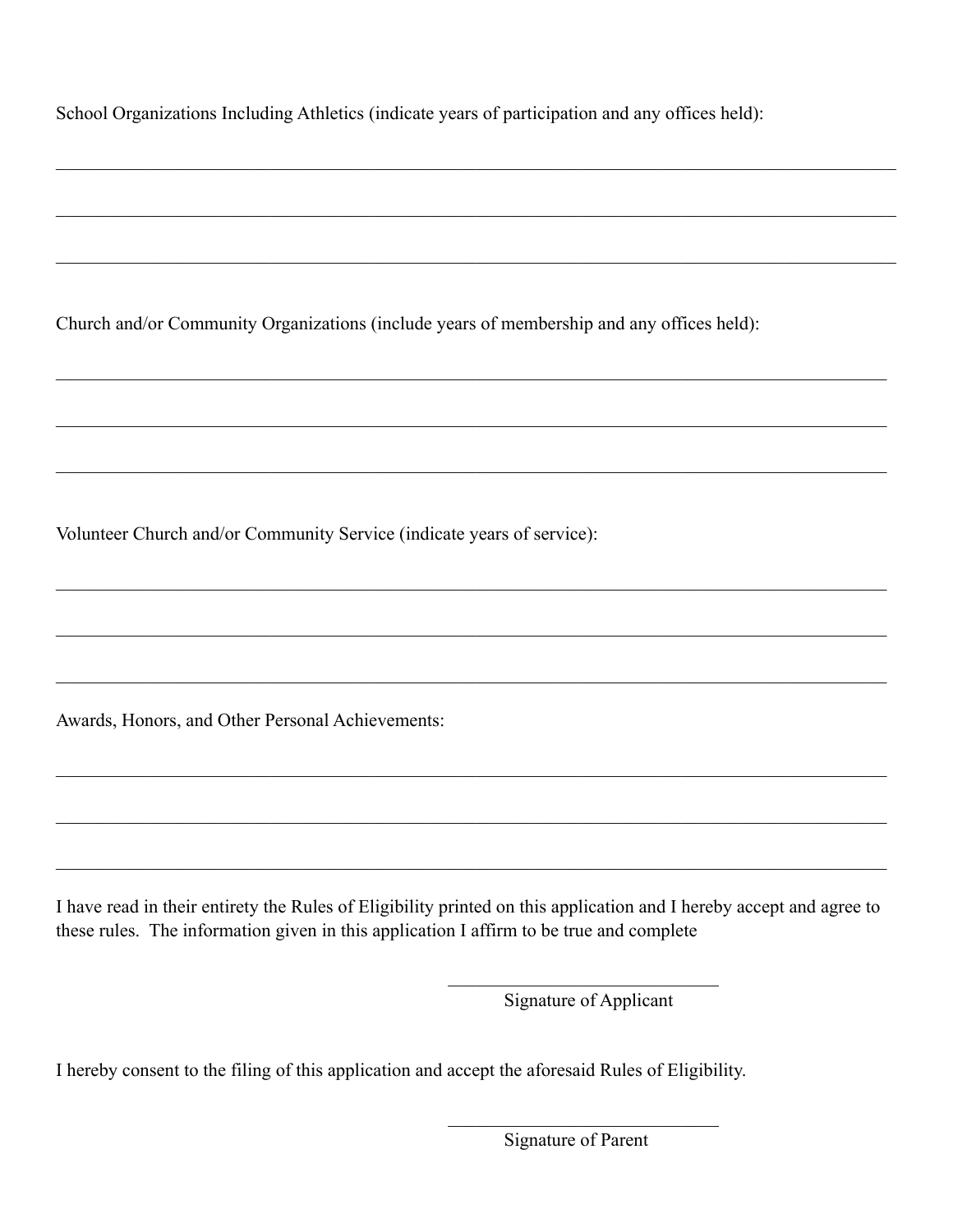### **To Be Completed By A School Official:**

| Name of School                                                                                                                  |            |
|---------------------------------------------------------------------------------------------------------------------------------|------------|
| Address<br><u> 1989 - Johann Stein, marwolaethau a bhann an t-Amhair an t-Amhair an t-Amhair an t-Amhair an t-Amhair an t-A</u> |            |
|                                                                                                                                 | Zip Code   |
|                                                                                                                                 |            |
| Name of Principal                                                                                                               |            |
| Applicants Cumulative Average                                                                                                   | Class Size |

Please include an official transcript including SAT or ACT scores, and class rank (if applicable) with this application.

 $\mathcal{L}_\text{max}$  and  $\mathcal{L}_\text{max}$  and  $\mathcal{L}_\text{max}$  and  $\mathcal{L}_\text{max}$  and  $\mathcal{L}_\text{max}$  and  $\mathcal{L}_\text{max}$ 

 $\mathcal{L}_\text{max}$  and  $\mathcal{L}_\text{max}$  and  $\mathcal{L}_\text{max}$  and  $\mathcal{L}_\text{max}$  and  $\mathcal{L}_\text{max}$  and  $\mathcal{L}_\text{max}$ 

 $\mathcal{L}_\text{max}$  and  $\mathcal{L}_\text{max}$  and  $\mathcal{L}_\text{max}$  and  $\mathcal{L}_\text{max}$  and  $\mathcal{L}_\text{max}$  and  $\mathcal{L}_\text{max}$ 

The above information has been submitted by:

Signature

**Title The Community of the Community Community Title** 

**Date Date**